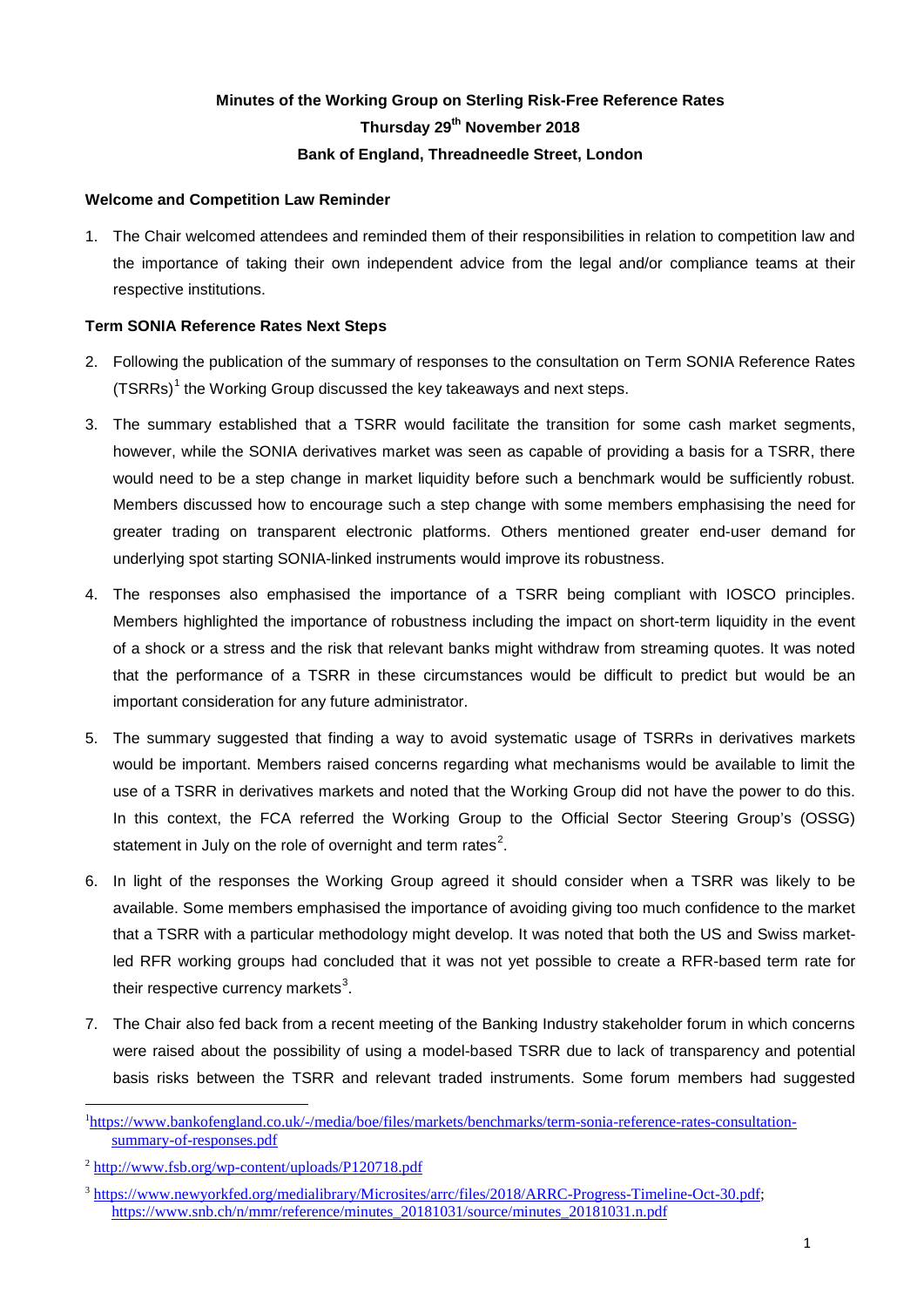greater use of Base rate in some cash instruments, for example SME loans, to provide some degree of cash flow certainty. Forum members also suggested whether it would be possible to limit TSRR usage to the banking book. The forum discussed whether Futures could be used as a fallback for an OIS derived TSRR, and whether quotes utilised could be passive rather than active. The forum opined that more transparency was needed.

8. The Working Group considered what the next steps should be with regard to catalysing development of a robust TSRR including the role of the Working Group. The Chair proposed circulating a draft statement to the members with a view to discussing further at the next Working Group meeting, scheduled for 12 December.

# **Approach to legal risks associated with the Working Group's work**

9. Following the discussion at the November meeting, members who had not yet responded were asked to provide views via email to the secretariat on whether external legal counsel was desirable and, if they deemed it not necessary, explaining the rationale. The Working Group would revisit this issue early in 2019 once its new chair was in place.

# **Note on new loan transactions referencing Libor**

10. The loan sub-group had been drafting a paper on issues for new loan transactions referencing Libor. The paper drew on a similar paper previously drafted by the bond sub-group and published by the Working Group<sup>[4](#page-1-0)</sup>. The secretariat would co-ordinate final comments from the Working Group on the paper ahead of publication.

# **ISDA fallback consultation**

- 11. The Working Group noted ISDA's preliminary statement on the outcome of its consultation on fallbacks to LIBOR in over the counter (OTC) derivatives contracts<sup>[5](#page-1-1)</sup>.
- 12. One member noted that if the new fallback clauses were to be implemented through a voluntary change to the relevant protocol, it would be important to try to avoid incomplete uptake, since that could lead to misalignment across products and create the opportunity for arbitrage and fragmentation. It was suggested that to help to avoid this, triggers and fallbacks should be aligned where possible. In particular, the member suggested that ICE Benchmark Administration's contingency methodology for LIBOR should be aligned with the ISDA protocol to avoid providing an incentive for market participants not to adopt the protocol. Members agreed that alignment of triggers and compatibility of fallbacks would be an important area for further discussion.

# **Sub-group and forum updates**

# *Loan market sub-group*

 $\overline{a}$ 

13. The sub-group was continuing to work on proposed documentation for fallbacks to both a TSRR and a compounded SONIA.

<span id="page-1-0"></span><sup>&</sup>lt;sup>4</sup> [https://www.bankofengland.co.uk/-/media/boe/files/markets/benchmarks/risk-free-reference-rates-new-issuance-of](https://www.bankofengland.co.uk/-/media/boe/files/markets/benchmarks/risk-free-reference-rates-new-issuance-of-sterling-bonds-referencing-libor.pdf)[sterling-bonds-referencing-libor.pdf](https://www.bankofengland.co.uk/-/media/boe/files/markets/benchmarks/risk-free-reference-rates-new-issuance-of-sterling-bonds-referencing-libor.pdf)

<span id="page-1-1"></span><sup>&</sup>lt;sup>5</sup> <https://www.isda.org/2018/11/27/isda-publishes-preliminary-results-of-benchmark-consultation/>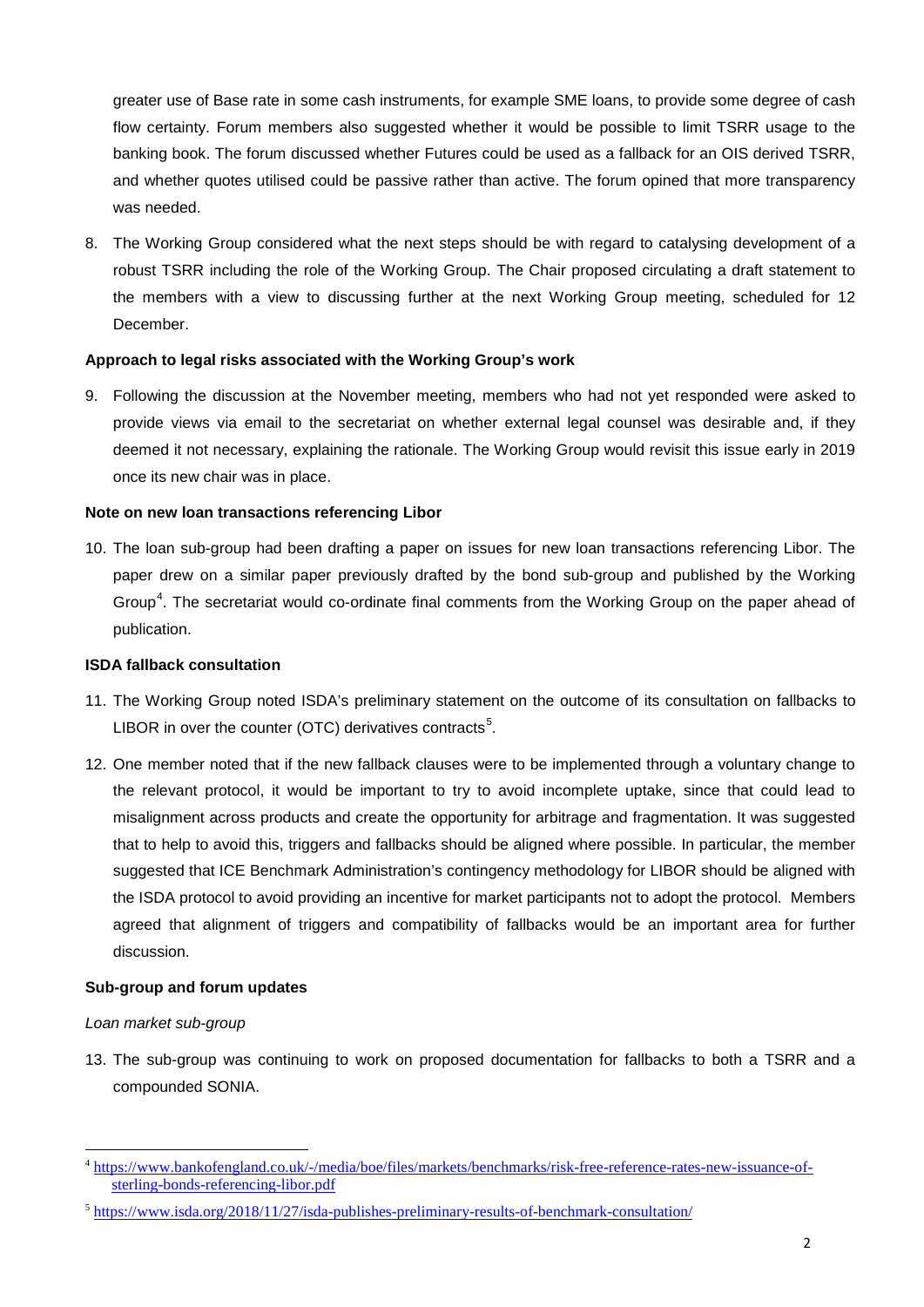# *Bond market sub-group*

- 14. It was noted that there had now been twelve new issues of SONIA linked bonds, totalling over £6bn. The sub-group chair also flagged that the European Investment Bank was in the process of issuing the first bond linked to compounded SOFR.
- 15. The sub-group's focus had been on deriving a practical market based solution to amending legacy issuance. The sub-group had also agreed key bond market deliverables for 2019. Some of these would be primarily for the sub-group, others required actions from the Working Group and more broadly across the industry. A task force had been convened with members from bond, loan and derivative markets to consider pros and cons for various conventions for referencing SONIA. A discussion paper on this topic was currently being drafted.

# *Communications & Outreach sub-group*

- 16. The sub-group was planning to publish its first newsletter during November [subsequently published 30 November<sup>[6](#page-2-0)</sup>]. In addition, the sub-group had published a 'starter pack' of information designed to provide background to the transition work for those new to the subject<sup>[7](#page-2-1)</sup>. It was hoped that this pack would provide a helpful and consistent briefing tool.
- 17. It was emphasised that, in general, the Working Group needed to reach out to those not aware of its work in terms of communications. The sub-group would be considering how best to do this in 2019. There was also a consensus that the sub-group should consider, with other stakeholders internationally, how to make international coordination on the transition more transparent.

# *Pension Funds & Insurance Company sub-group*

- 18. The sub-group, together with members of the EUR Working Group, had reached out to EIOPA to begin discussions on the interaction between Solvency II and transition. The discussion covered:
	- (i) That RFR swaps would need to be grounded in deep, liquid and transparent markets.
	- (ii) Solvency II articles (43), (44) and (45) and their implications for insurers' transition.
	- (iii) The transition from EONIA to ESTER
- 19. Consideration was also given to whether and how to establish a joint task force to take this work forward.
- 20. Transition of pension LIBOR positions was underway and no other major issues had been identified at present. The sub-group was planning to carry out regular "pulse checks" to ensure that any issues that arose were captured.

# *Cross-currency swap sub-group*

 $\overline{a}$ 

21. This sub-group, established by the US Alternative Reference Rates committee (ARRC) with membership from RFR working groups in different currency jurisdictions, continued to consider the best way to ensure international alignment in the cross currency swap market. A paper on dealer to dealer swap conventions would likely be circulated to individual RFR Working Groups in due course.

<span id="page-2-0"></span><sup>6</sup> <https://www.bankofengland.co.uk/-/media/boe/files/markets/benchmarks/newsletter-november-2018.pdf>

<span id="page-2-1"></span><sup>7</sup> [https://www.bankofengland.co.uk/-/media/boe/files/markets/benchmarks/what-you-need-to-know-about-libor](https://www.bankofengland.co.uk/-/media/boe/files/markets/benchmarks/what-you-need-to-know-about-libor-transition.pdf)[transition.pdf](https://www.bankofengland.co.uk/-/media/boe/files/markets/benchmarks/what-you-need-to-know-about-libor-transition.pdf)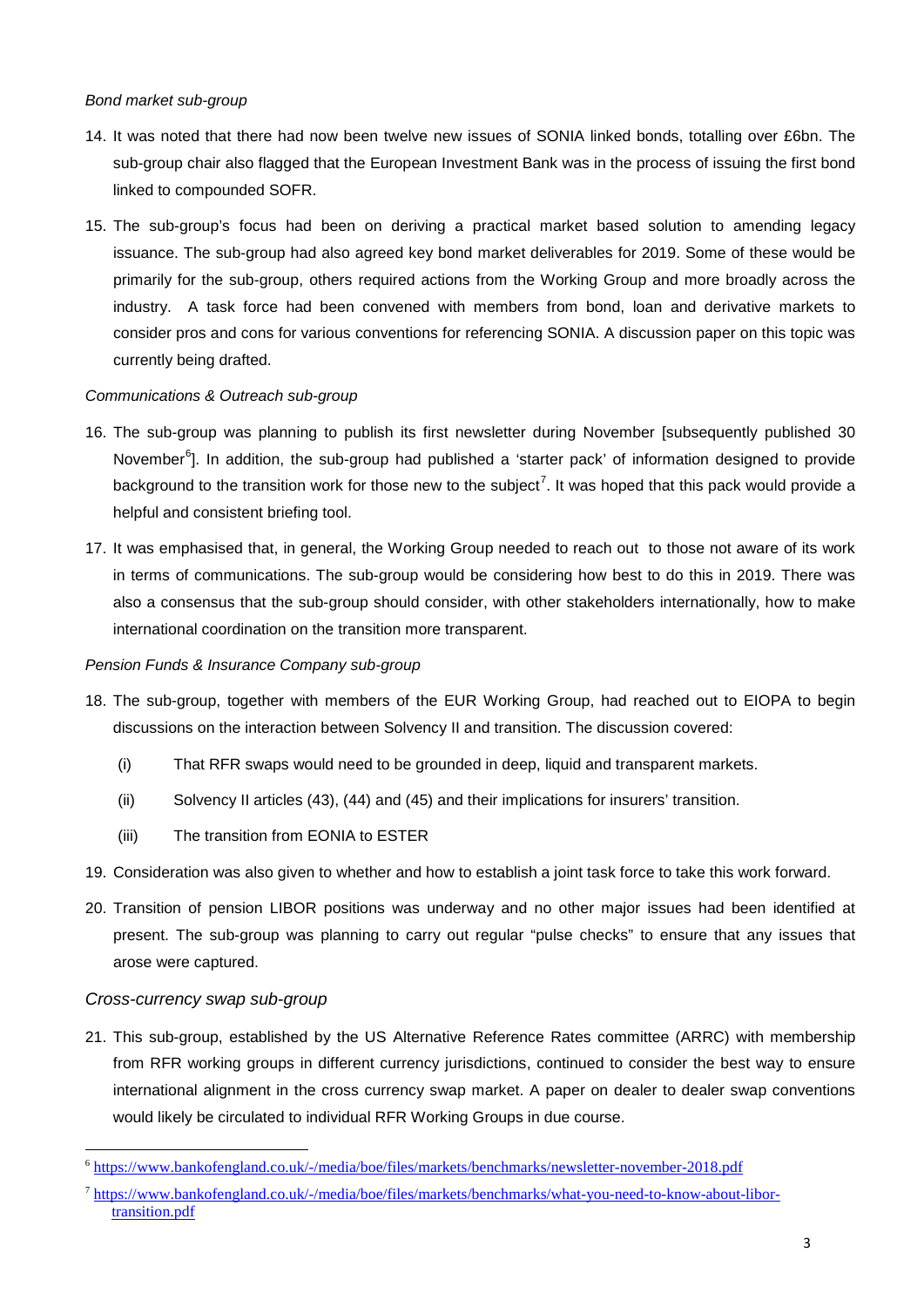#### *Infrastructure sub-group*

22. The sub-group had put together a priorities list of key infrastructure issues. There was demand in the Working Group for this to be discussed at the next meeting subsequent to which it could be republished. The sub-group had also noted there was demand for a published compounded rate and/or a calculator. It was noted that there was a strong link here with the task force on conventions.

# **Any Other Business**

- 23. The Working Group had held a meeting of accounting firms to discuss accounting issues relating to transition. The Working Group was likely to write a letter to the International Accounting Standards Board offering technical support on RFR transition. It was noted that it would be helpful to engage with other RFR Working Groups internationally on this topic given the mutual relevance.
- 24. The Working Group noted the publication of the latest OSSG Progress Report on Benchmark Reform, published on 14 November $^8$  $^8$ .
- 25. The Bank of England highlighted its latest Financial Stability Report which provided an update on transition progress<sup>[9](#page-3-1)</sup>.

 $\overline{a}$ 

<span id="page-3-0"></span><sup>&</sup>lt;sup>8</sup> <http://www.fsb.org/wp-content/uploads/P141118-1.pdf>

<span id="page-3-1"></span><sup>9</sup> <https://www.bankofengland.co.uk/financial-stability-report/2018/november-2018>